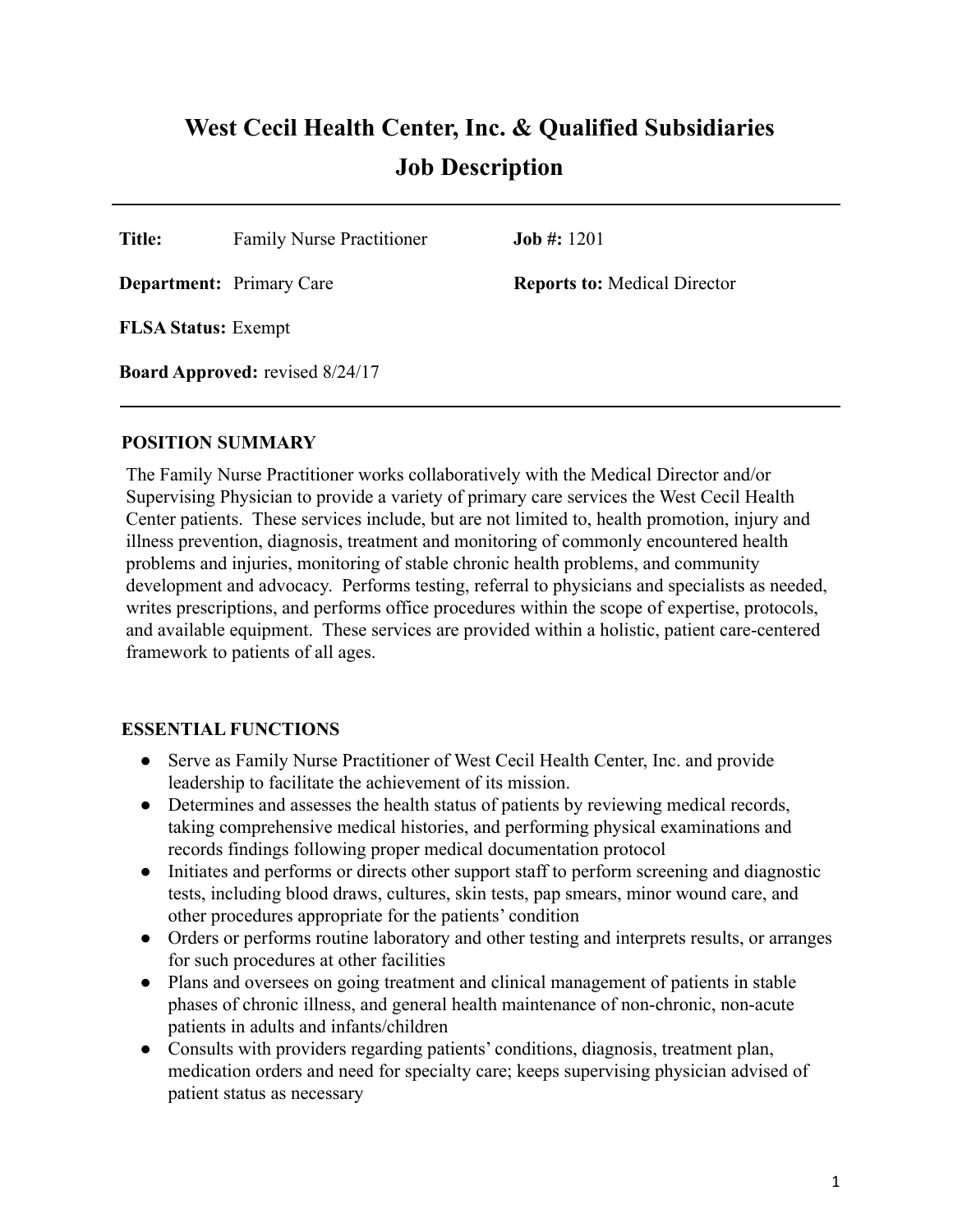- Prescribes medications according to proper clinical care and standards of practice
- Recognizes conditions requiring immediate attention, changes in chronic conditions, indications of early stages of chronic conditions, mental and emotional disturbances, and communicable disease cases; consults and makes appointments with physicians for patients
- Provides emergency medical treatment when necessary and within scope of expertise and available resources
- Prepares and maintains complete and accurate charts, files, records, and other documents pertaining to patients' care; reviews material prepared by other staff for completeness and accuracy
- Attends, participates in, and contributes to in-services education, staff meetings, and training sessions to maintain and increase skills, and to teach others

# **KEY COMPETENCIES**

- Practice-based Learning and Improvement: Show an ability to investigate and evaluate patient care practices, appraise and assimilate scientific evidence, and improve the practice of medicine.
- Patient Care and Procedural Skills: Provide care that is compassionate, appropriate, and effective treatment for health problems and to promote health.
- Systems-based Practice: Demonstrate awareness of and responsibility to the larger context and systems of health care. Be able to call on system resources to provide optimal care (e.g. coordinating care across sites or serving as the primary case manager when care involves multiple specialties, professions or sites).
- Medical Knowledge: Demonstrate knowledge about established and evolving biomedical, clinical, and cognate sciences and their application in patient care.
- Interpersonal and Communication Skills: Demonstrate skills that result in effective information exchange and teaming with patients, their families and professional associates (e.g. fostering a therapeutic relationship that is ethically sound, uses effective listening skills with non-verbal and verbal communication; working as both a team member and at times as a leader).
- Professionalism: Demonstrate a commitment to carrying out professional responsibilities, adherence to ethical principles and sensitivity to diverse patient populations.

# **SUPERVISORY RESPONSIBILITY**

• This position has no supervisory responsibilities

# **POSITION TYPE AND EXPECTED HOURS OF WORK**

- This may be a full-time or part-time position.
- Days and hours of work will be scheduled in accordance with West Cecil Health Center's operating hours.
- After hours coverage on a rotating schedule to respond to patient calls for emergencies.